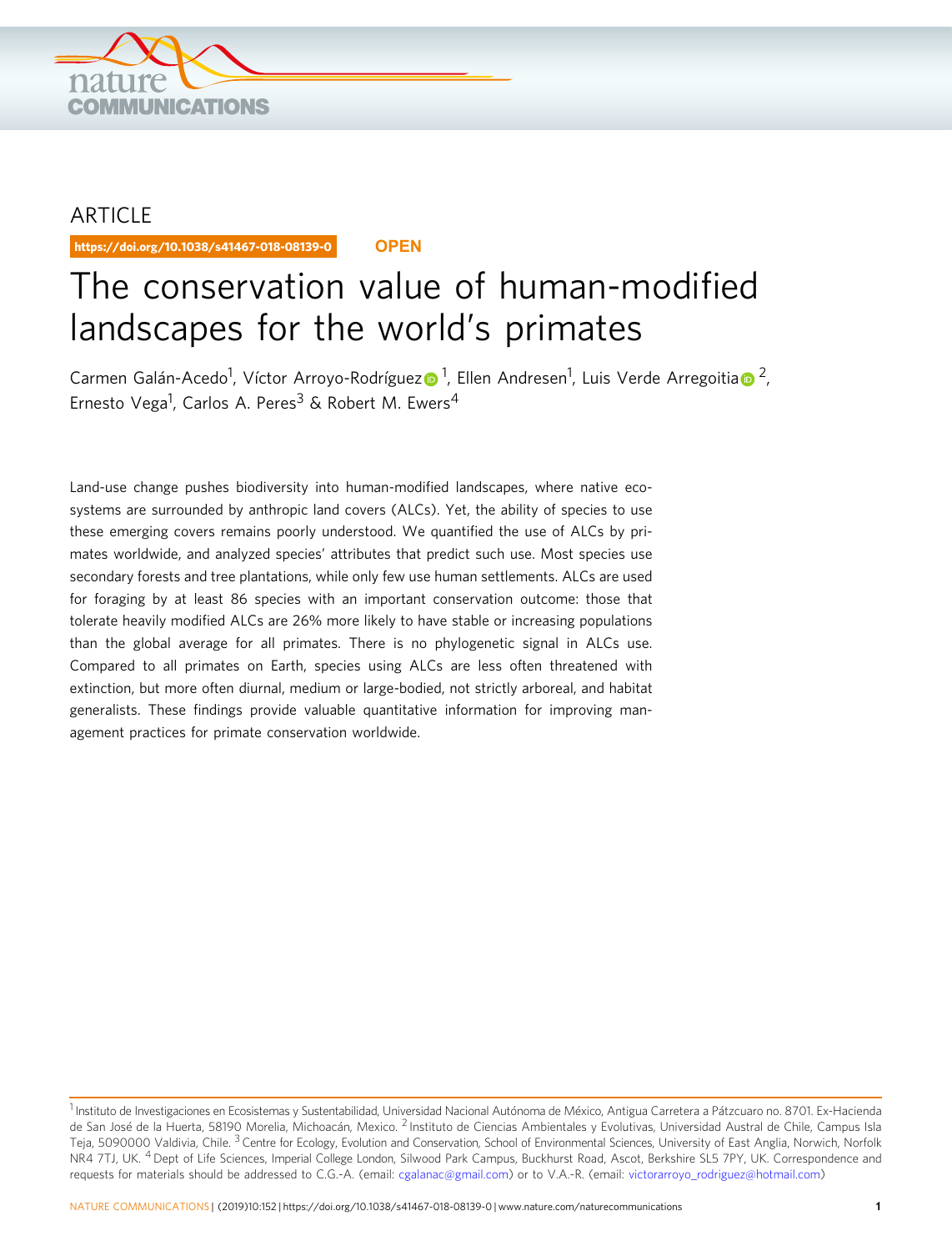ith  $~10\%$  of all terrestrial ecosystems currently altered by human activities<sup>[1](#page-6-0)</sup>, the preservation of biodiversity and ecosystem functions is challenging<sup>[2](#page-6-0)</sup>, particularly in the tropics<sup>[3](#page-6-0)</sup>. As a consequence of land-use change, an increasing number of species are being "forced" to inhabit human-modified landscapes, which are constituted by a mosaic of different land covers, both natural and anthropic. The ability of organisms to use anthropic land covers (ALCs) is rapidly becoming a key determinant of their persistence in human-modified landscapes<sup>[3](#page-6-0),[4](#page-6-0)</sup>. Therefore, a better understanding of how and why some species use different types of ALCs is urgently needed to better predict and manage biodiversity in the Anthropocene<sup>5</sup>.

Traditionally, the ALCs surrounding remnants of natural vegetation are referred to as the matrix<sup>4,6</sup>. However, rather than being regarded as a homogeneous land cover of unsuitable habitat, as assumed in early classical models<sup>7,8</sup>, the anthropic matrix should be viewed as a collection of different ALCs, many of which can be used by species for different purposes, including foraging, dispersal, and reproduction<sup>[6](#page-6-0),[9](#page-6-0)</sup>. In fact, there is evidence for birds, frogs, small mammals, and ants showing that the higher the ability of a species to use ALCs, the lower their probability of becoming extinct in fragmented landscapes $9-11$  $9-11$ . In other words, patch-dependent species typically have higher extinction thresh- $olds<sup>12</sup>$  $olds<sup>12</sup>$  $olds<sup>12</sup>$ , meaning they require larger amounts of unmodified habitat to avoid extinction<sup>[13](#page-6-0)</sup>. Unfortunately, for many species, studies mostly focus on their ecology within their primary habitat, especially in protected areas<sup>[14](#page-6-0)</sup>, thus limiting our understanding of their use of and tolerance to ALCs. This information is urgently needed to shed light on many theoretical debates about the main drivers of biodiversity patterns in human-modified landscapes.

The predominance of the habitat–matrix paradigm (i.e., binary landscapes comprised of either habitat or nonhabitat) in landscape ecology has been strongly criticized $15,16$  and is gradually being replaced by approaches based on heterogeneous landscapes<sup>17,18</sup>. Emerging ecological approaches, such as "countryside biogeography"<sup>[19](#page-6-0)</sup> and different theoretical models<sup>[20,21](#page-6-0)</sup> and debates (e.g., land-sharing vs. land-sparing debate $22,23$ ) are based on the premise that the matrix is in fact heterogeneous, and that each ALC type may span a spectrum of species-specific ecological value. To better understand species' responses to landscape changes we need to assess the ecological role of each land cover (e.g., provision of food, refuge, and nesting sites) to be able to design functional landscapes<sup>18</sup>. This information can be used to improve management and conservation strategies. For instance, if species are relatively resilient to changes in their habitat and able to use resources in ALCs, they will fare better with a land-sharing approach that limits land-use intensification at the potential cost of increased habitat conversion<sup>[24](#page-6-0)</sup>. Alternatively, if species are highly sensitive to habitat changes and are unable to use ALCs, a land-sparing approach will be more effective as it maximizes natural habitat conservation while concentrating production elsewhere<sup>[22](#page-6-0)</sup>.

Nonhuman primates (primates, hereafter) are particularly susceptible to land-use changes<sup>25</sup>, which threaten ~60% ( $n =$ 278 species) of the world's 504 species with extinction<sup>26</sup>. As most primate species are forest-specialists, particularly in the Neotropics<sup>27</sup> forest loss is considered a main threat to primate conservation $28$ . There are, though, many local, and landscape characteristics that may help reduce the impact of habitat loss on primate survival in human-modified landscapes<sup>[29](#page-6-0)</sup>. However, most research has focused on assessing the effects of the characteristics of natural vegetation remnants on primate diet, behavior, and demography<sup>30</sup>. While primates are known to use some types of  $ALCs^{31-33}$  $ALCs^{31-33}$  $ALCs^{31-33}$ , the available evidence is widely scattered and the global patterns of use remain unknown beyond a qualitative level. Further, no comprehensive effort exists to link primates' ecological traits to the extent of use of specific ALCs, greatly limiting our ability to predict the impact of specific landscapemanagement strategies on these mammals.

Here, we provide quantitative evidence regarding which types of ALCs are most frequently used by primates and for what activities. We also evaluate whether there are certain characteristics of the species, such as conservation status, ecological traits, and/or phylogenetic relationships that may help us predict their use of ALCs. We address these questions by reviewing 468 records of ALC use by primates. We focus on the most common ALC types in human-modified landscapes, including human settlements, open areas (i.e., annual crops and cattle pastures), tree plantations, connectors (i.e., isolated trees and linear landscape elements such as live fences and hedgerows), and secondary forests (i.e., regenerating forests following the removal of native vegetation). We compare the characteristics of species using these ALCs with the expected values based on all of the world's primates. The primate characteristics considered were conservation status (IUCN conservation category and population trends), ecological traits (diel activity, locomotion, trophic guild, body mass, and forest specialization), and phylogenetic relationships.

### Results and Discussion

Use of anthropic land covers by primates. We found positive evidence that at least 147 primate species (~30% of 504 primate species on Earth) use at least one of the five ALC types, with 60 genera (out of 82 genera in the world, ~75%) and all 15 families represented. Use of ALCs was evident worldwide (Fig. [1](#page-2-0)a), but the percentage of species was significantly higher than expected by chance in mainland Africa, and lower than expected in Madagascar (chi-squared test,  $\chi^2 = 15.78$ ,  $P = 0.001$ ; Fig. [1b](#page-2-0)). Different ALC types varied in the number of species using them  $(\chi^2 =$ 20.64,  $P < 0.001$ ; Fig. [1c](#page-2-0)): secondary vegetation was used by the highest number of species (79) and human settlements were used by the lowest (34). This is not surprising, as these two types of ALC represent two extremes in a gradient of habitat modification. This pattern was particularly evident in the Neotropics and in Madagascar (Fig. [1d](#page-2-0)), where most species are strictly arboreal. On the other hand, a higher proportion of primates from mainland Africa were recorded using human settlements and open areas and a higher proportion of primates from Asia used tree plantations, human settlements, and open areas such as annual crops and cattle pastures (Fig. [1](#page-2-0)d). This is probably because many primate species in these two biogeographic realms have both arboreal and terrestrial locomotion modes. In some regions of these realms this pattern can also be caused by peoples' perception of primates as sacred animals, which favors their persistence in human-dominated environments $34,35$  $34,35$  $34,35$ .

All ALC types were used for foraging, resting, and traveling (Fig. [2\)](#page-2-0). Human settlements and secondary forests were mostly used for either foraging or all activities combined, suggesting that these ALCs can be used as temporary or permanent habitats under certain conditions. Although most studies did not report if the species were using ALCs as habitat, at least 86 species (17% of all primates on Earth) are actively obtaining food resources from ALCs, highlighting their importance for primate conservation[32](#page-6-0),[36.](#page-6-0) In the case of forest-specialist primates, which represent 70% of the studied species, these results suggest that they can supplement their diet by foraging in ALCs—a process referred to as landscape supplementation<sup>[20](#page-6-0)</sup>. Connectors, such as living fences and isolated trees, supported primate foraging for 24 species, but almost half of the records were for travel alone, demonstrating the important role of these ALCs in increasing landscape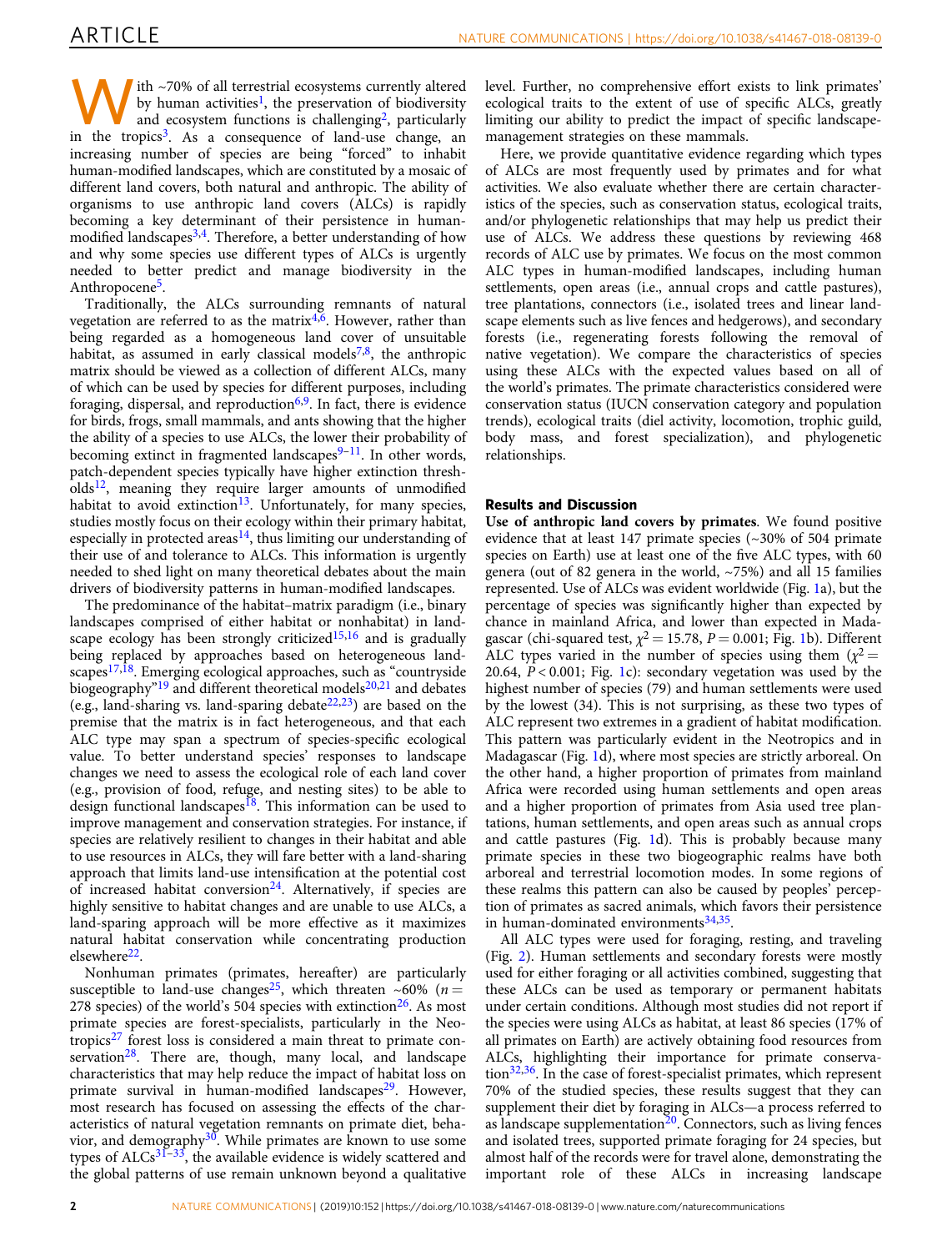<span id="page-2-0"></span>

Fig. 1 Geographic distribution of studies reporting the use of different anthropic land covers (ALCs) by primates. Spatial location of each study and global pattern of primate species richness (a). Proportion of species using ALCs ( $n = 147$  species) compared to the total proportion of species ( $n = 504$  species) in each biogeographic realm (b). African primates were classified in two groups, those from mainland Africa and those from Madagascar, because these two land masses span the distribution of two highly divergent primate suborders (catarrhines and strepsirrhines, respectively). Number of primate species recorded using each of five ALCs (c). Proportion of primate species using each ALC type in each realm  $(d)$ . ALCs are categorized as human settlements (HS), open areas (OA), tree plantations (TP), connectors (CO), and secondary forests (SF). Species richness data in (A) was extracted from Pimm et al.[58](#page-7-0)



Fig. 2 Activities of primates in each anthropic land cover (ALC) type. The proportion (and total numbers above each column and within column sections) of records for traveling, resting, foraging or all activities in different ALC types is indicated. ALCs, include human settlements (HS), open areas (OA), tree plantations (TP), connectors (CO), and secondary forests (SF). The total number of records varies because one study can report activities for more than one primate species whereas others do not report any primate activity

connectivity<sup>[32](#page-6-0),37,38</sup>. An important next step will be to assess which species can maintain their populations solely in ALCs, which species are strongly dependent on their natural habitats, and which ones may survive in natural habitat patches with some degree of landscape supplementation in ALCs.

Conservation signal in the use of anthropic covers. We found a significant, positive relationship between the use of ALCs and both conservation status and population trend (IUCN red  $list^{39}$ ; IUCN 2017 Fig. [3\)](#page-3-0). The proportion of species classified as least concern was significantly higher in the group of primates recorded using ALCs, compared to all primates, particularly in human settlements ( $\chi^2 = 18.95$ ,  $P < 0.001$ ). Nearly half of all species recorded using ALCs were classified as vulnerable, endangered, or critically endangered by the IUCN (Fig. [3](#page-3-0)a), suggesting that ALC use alone does not necessarily prevent endangerment. Although use of ALCs may favor primate persistence in human-modified landscapes, it is important to recognize that their use also exposes primates to important threats, such as hunting, road kills, predation, and infectious diseases $40-42$  $40-42$  $40-42$ .

About 80% of all species using ALCs showed declining population sizes (Fig. [3b](#page-3-0)). Nonetheless, ALC use seems to soften this pattern, as we found a lower proportion of species with decreasing populations using ALCs than would be expected based on the world's primates. The latter pattern was particularly strong for primates using human settlements ( $\chi^2$  = 25.52, P < 0.001) and open areas ( $\chi^2 = 10.67$ ,  $P = 0.005$ ). These results suggest that species able to use highly modified ALC types have a higher probability of persisting in anthropogenic tropical landscapes.

Ecological traits that predict the use of anthropic covers. We found significant associations between the ecological traits of primates and their use of ALCs (Fig. [4](#page-4-0)). In particular, nocturnality was less frequent among species using ALCs, especially in open areas ( $\chi^2$  = 13.88, P < 0.001), secondary forest ( $\chi^2$  = 11.58,  $P = 0.003$ ), connectors ( $\chi^2 = 9.62$ ,  $P = 0.008$ ), and human settlements  $(\chi^2 = 8.52, P = 0.014;$  Fig. [4a](#page-4-0)). We would have expected a higher (not lower) incidence of nocturnality among species using ALCs because nocturnal primates are less likely to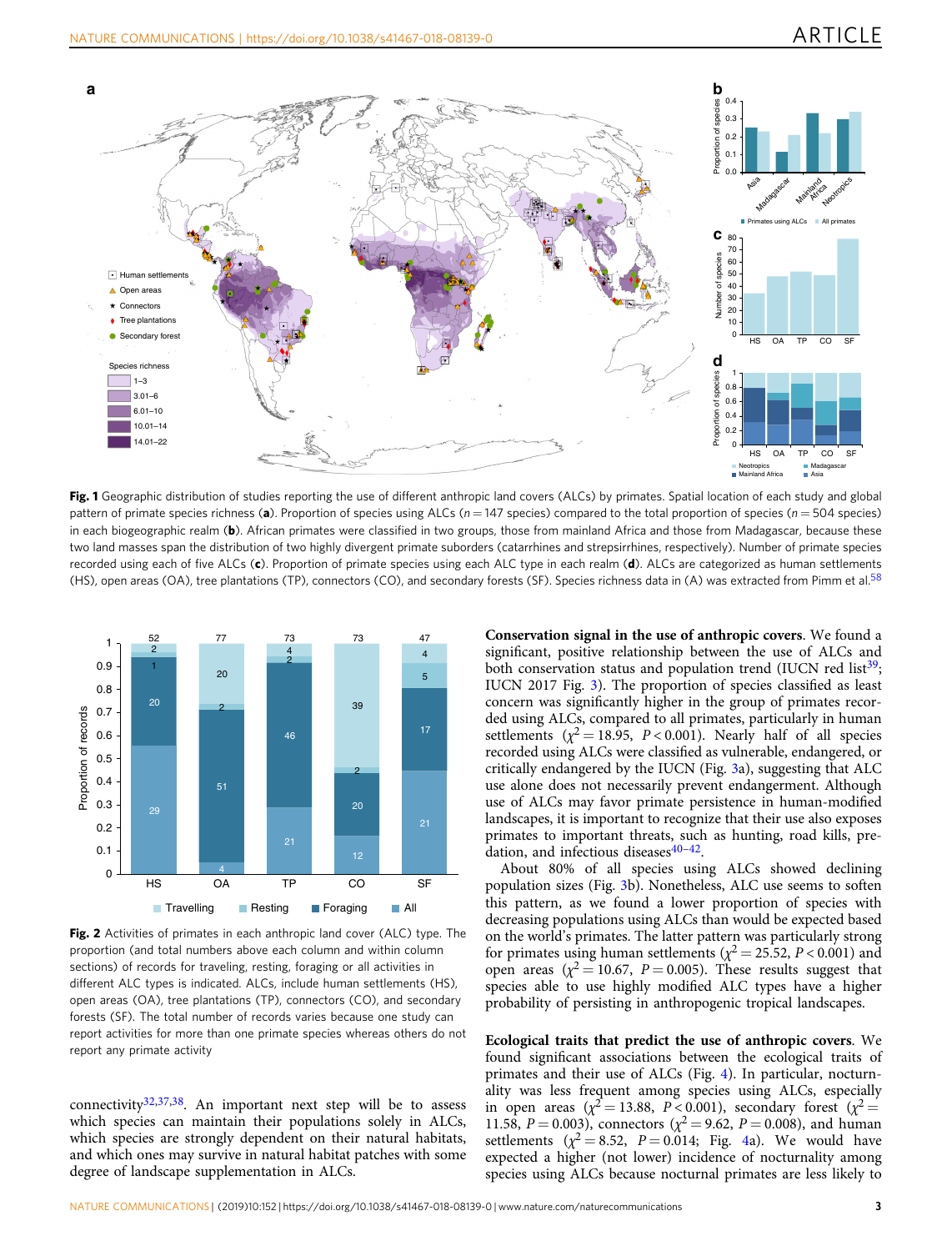<span id="page-3-0"></span>

Fig. 3 Conservation status and population trends of primate species using anthropic land covers (ALCs) compared to all the world's primates. The proportion (and total number above bars) of primate species within each IUCN threat category (a), and population trend (b), are shown. We tested for differences in frequencies with chi-square tests of goodness of fit (\*P  $\leq$  0.05, \*\*P  $\leq$  0.01) between primates using ALCs and all the world's primates, by separately assessing primate species that used different types of ALCs (HS human settlements, OA open areas, TP tree plantations, CO connectors, SF secondary forest). From higher to lower extinction risk, threat categories include: critically endangered (CR), endangered (EN), vulnerable (VU), near threatened (NT), and least concern (LC). We excluded species classified as data deficient and not evaluated in (a), and those whose population trends are unknown in (b)

encounter humans, and thus, they could perceive ALCs as less dangerous, compared to diurnal primates<sup>43</sup>. Yet, nocturnal primates are all forest-specialists, arboreal and with small-tomedium body mass—ecological traits that together seem to limit the use of ALCs (see below).

Strictly arboreal species were less frequent in the group of primates using ALCs, particularly among those using human settlements ( $\chi^2$  = 19.66, P < 0.001) and open areas ( $\chi^2$  = 13.95, P < 0.001; Fig. [4b](#page-4-0)). Similarly, there was also a lower proportion of small-bodied species using ALCs than expected by chance, particularly, once again, among those using human settlements  $(\chi^2 = 12.43, P = 0.002)$  and open areas  $(\chi^2 = 19.01, P < 0.001;$ Fig. [4](#page-4-0)c). The latter result is not surprising as small-bodied species are more likely to be arboreal, which limits their movement into treeless areas. Also, small primates tend to have smaller home ranges $44$ , and thus, they can be able to inhabit smaller habitat remnants without using resources from ALCs. This may lower the

probability of observing them in ALCs, especially in landscapes with a relatively recent history of anthropic land use (e.g., <30 y). Although this finding does not mean that small primates have lower extinction risk in human-modified landscapes<sup>45</sup>, our results point in this direction, as 57.3% of large ALC-tolerant species (n  $= 21$  species) are threatened with extinction, whereas 49.9% of small-bodied species  $(n = 42)$  are threatened (Supplemntary Table 1). In contrast, other studies suggest that those species that avoid using ALCs can be more prone to extinction in these emerging landscapes; $10,46,47$  $10,46,47$  $10,46,47$  $10,46,47$  $10,46,47$  thus, additional primate studies are needed to accurately assess the effect of body weight on extinction risk.

Forest-specialists were present in all land cover types, but they were less frequent among ALC-tolerant species ( $\chi^2$  = 11.19, P = 0.003), particularly in human settlements ( $\chi^2$  = 31.53, P < 0.001) and open areas  $(\chi^2 = 11.76, P = 0.003)$  (Fig. [4](#page-4-0)d). Although primate trophic guild was not significantly related to the use of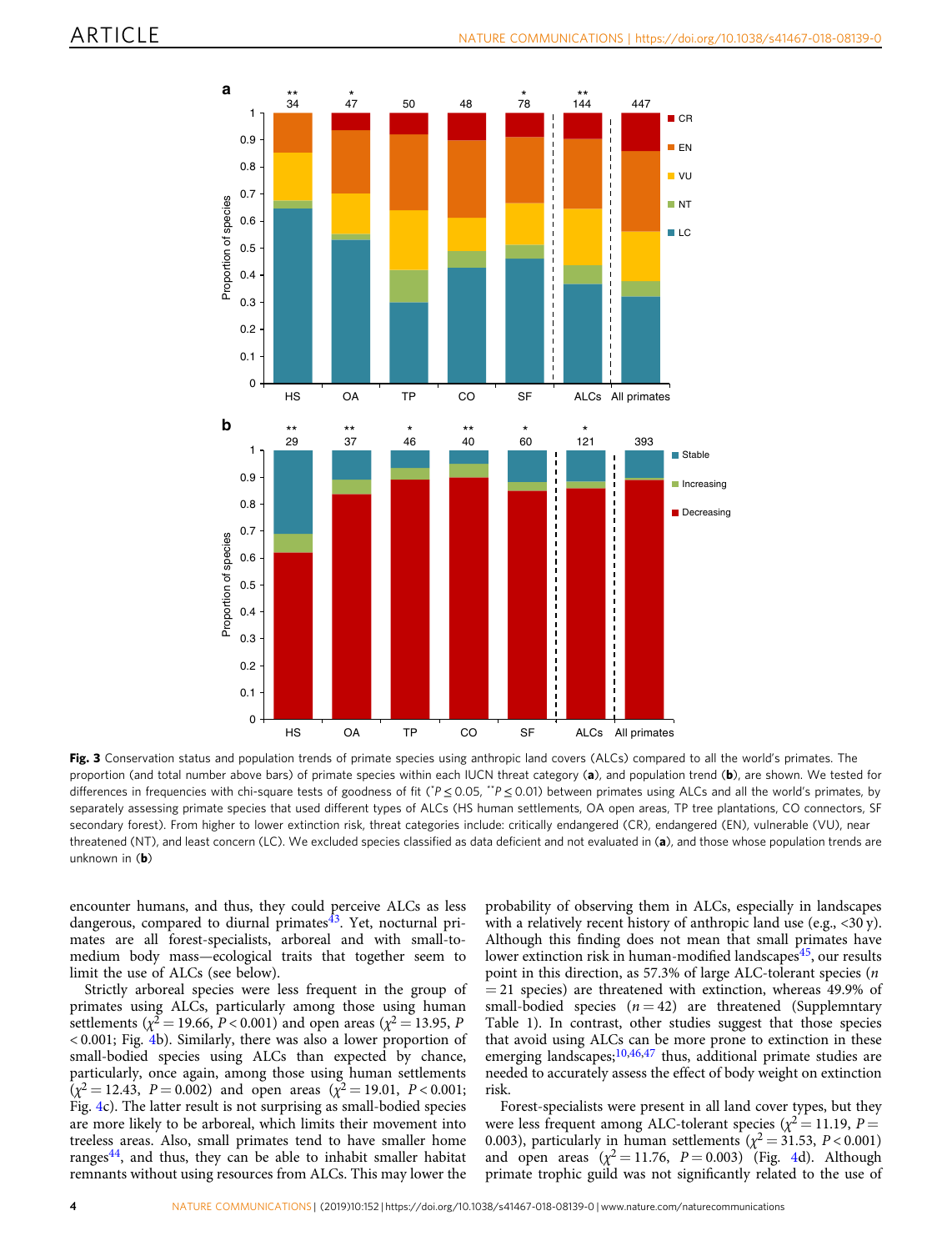<span id="page-4-0"></span>



Fig. 4 Ecological traits of primate species that have been recorded using anthropic land covers (ALCs). The proportions (and total number above bars) of primate species exhibiting different diel activity patterns (a), modes of locomotion (b), body mass classes (c), and forest specialization or not (d). We tested for differences in frequencies with chi-square tests of goodness of fit ( $\dot{P} \le 0.05$ ,  $\dot{P} \le 0.01$ ) between primates using ALCs and all the world's primates, by separately assessing primate species that used different ALC types (HS human settlements, OA open areas, TP tree plantations, CO connectors, SF secondary forest). Body mass (BM) was classified as small (<2 kg), medium (2-10 kg), or large (>10 kg). We excluded from analyses those species for which we found no information

ALCs, there was a trend toward a higher proportion of omnivorous species in human settlements than expected (Supplementary Fig. 1). These results, together with the fact that strictly arboreal species were less frequent in ALCs, suggest that the more generalist a species is, especially in terms of habitat and/ or locomotion, the more resilient it is to habitat disturbance; a finding consistent with previous studies $46-48$ .

Phylogenetic signal in ALC use. We found a very weak phylogenetic signal in the use of ALCs (Fig. [5\)](#page-5-0), where it was neither clustered nor randomly distributed across the phylogenetic tree  $(D = 0.83; P[D = 0] < 0.001; P[D = 1] = 0.001$ . The sensitivity analyses revealed that removing Cercopithecidae, the primate family with the largest number of species analyzed, did not influence the estimates of phylogenetic signal. However, the removal of sportive lemurs (family Lepilemuridae) significantly influenced our estimates of phylogenetic signal, despite having a similar number of species to most other families (see Supplementary Note 1). In particular, our results indicate that most species in this primate family (Lepilemuridae) do not use ALCs, i.e., nonuse of ALCs is a phylogenetically conserved characteristic for this clade. The highly conserved morphology and shared ecological traits (e.g., arboreal locomotion, nocturnal activity, and forest specialization) within this family<sup>[49](#page-7-0)</sup> could explain this pattern. In contrast, the behavioral and ecological traits that could make a species tolerant to ALC conditions vary in their degree of phylogenetic conservatism $50$ . This, together with the widespread

alteration of primates' habitats, leads to a pattern in which the use of ALCs is unpredictable in relation to species' evolutionary relationships.

Conclusions. Given the ongoing loss and alteration of primates' natural habitats, knowledge about how and why some species are able to use ALCs is essential to propose effective conservation strategies in human-modified landscapes. We provide a comprehensive quantification of the use of five dominant types of ALCs by primates worldwide. We also provide a global assessment of the relationships between primate use of ALCs and primates' ecological traits, conservation status and phylogenetic relationships. Our findings highlight the fact that ALCs can play important roles for the conservation of many primate species in anthropogenic landscapes, providing food resources, refuge and opportunities for dispersal. We note, however, that for 70% of the primates on Earth, we found no evidence of ALC use, suggesting that benefits associated with the use of ALCs are limited to some species, in which case they are unlikely to prevent the current extinction crisis of the world's primates $26$ . While some poorly studied species might also be able to exploit ALCs, many other species are likely to depend on remnants of their primary habitat for their long-term conservation. Also, the use of ALCs can have negative effects on primates' populations, as it increases both exposure to several threats and occurrence of conflicts with humans due to crop raiding, aggression, or disease transmis- $sion<sup>40–42</sup>$  $sion<sup>40–42</sup>$  $sion<sup>40–42</sup>$ . Thus, although priority conservation actions should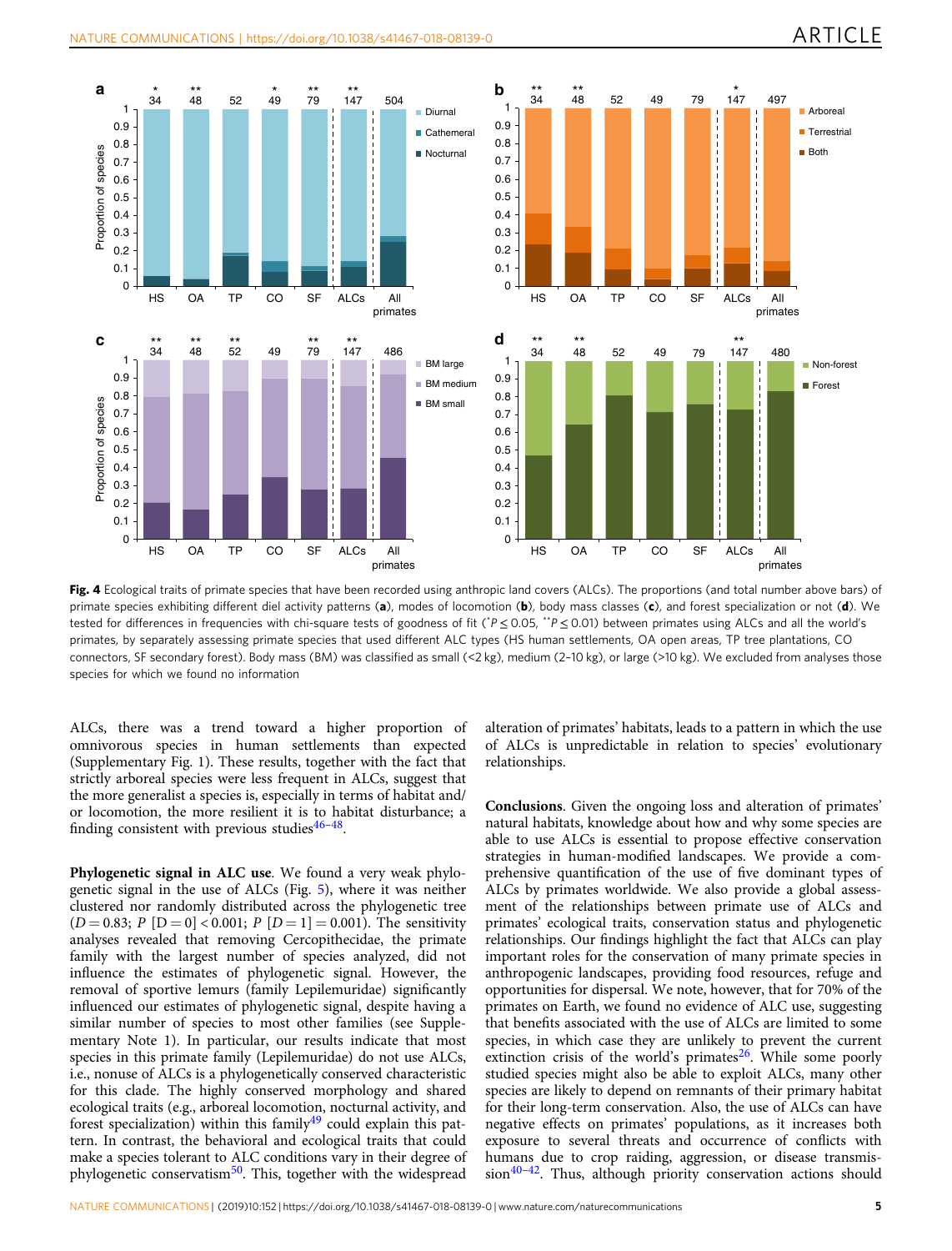<span id="page-5-0"></span>

Fig. 5 Distribution of the use of anthropic land covers (ALCs) across the primate phylogeny. Use of ALCs (present/absent) is indicated for each of the 352 species with phylogenetic data, based on the molecular timetree of Dos Reis et al.<sup>50</sup>. All genera with  $\geq$ 2 species are labeled, and branches are colorcoded by realm

focus on the maintenance of primary habitats for primates and other vertebrate taxa<sup>9</sup>, they can be complemented with other land-management strategies, such as replacing highly modified ALCs by more functional land covers that provide resources for wildlife and/or facilitate their movement between habitat patches. Such an integrative approach will enhance the conservation value of increasingly modified landscapes for our closest relatives.

#### Methods

Evidence of ALC use by primates. We systematically searched for articles published up to November 2, 2016, using the following search term sequence in ISI Web of Knowledge (www.isiwebofknowledge.com), SciVerse SCOPUS (www.scopus.com) and Google Scholar (https:// scholar.google.com.br/) databases: [(primate\* OR monk\*) AND ("plantation" OR "crop" OR "agroecosystem" OR "cultivation" OR "agriculture" OR "regenerating forest" OR "regenerating vegetation" OR "secondary forest" OR "secondary vegetation" OR "second growth" OR "clear cut" OR "life fence" OR "isolated trees" OR "scattered trees" OR "remnant trees" OR "corridor" OR "fencerow" OR "corridor line" OR "bridge" OR "stepping stones" OR "fence" OR "connectivity" OR "hedgerow" OR "strip" OR "city" OR "urban" OR "human settlement" OR "village" OR "settlement" OR "pasture" OR "grazing line" OR "ground" OR "cattle" OR "ground") AND/OR ("fragmentation" OR "landscape")]. These keywords were searched across all reference topics, except in Web of Knowledge where searches were restricted to title, abstract and keywords of articles. We then conducted additional searches in Google Scholar using keywords translated into Portuguese, Spanish and French, including the grey literature (e.g., MSc and PhD theses and unpublished reports). We classified all hits obtained into five groups, depending on the type of ALC used by primates: (i) human settlements (i.e., any kind of urban environment such as cities, towns, or villages), (ii) open areas (i.e., annual crops and cattle pastures), (iii) tree plantations (including all types of agroforestry systems), (iv) connectors (i.e., isolated trees and linear landscape elements, such as vegetation corridors, live fences and hedgerows), and (v) secondary forests (i.e., regenerating forests following regrowth after an acute disturbance event, such as logging and deforestation). We excluded review articles and studies with captive or reintroduced animals. Because for some ALCs the available literature is scarce, we selected the most recent 60 studies per each ALC type. Nevertheless, as some studies included information about more than one ALC type, the final database included 258 independent studies (Supplementary Table 1) containing 468 records of 147 primate species using ALCs. Such records

span 44 countries from four biogeographic realms: mainland Africa (17 countries), Madagascar, Asia (13 countries), and the Neotropics (13 countries).

From each study, we obtained, for each primate species, the scientific name and family, geographic coordinates and country, and the activity recorded within the ALC (i.e., traveling, resting, foraging, or all activities). Traveling refers to movements within and between ALC types. Resting refers to short/long diurnal/ nocturnal rests, and foraging refers to the procurement, acquisition and/or ingestion of food. We assumed that resting and foraging require travel to reach any given destination. Therefore, the category of "all activities" included studies that reported observations on all three main activities, or resting and foraging, in an ALC. As most studies did not report extended information about the use of each ALC, we cannot know if primates are using it as habitat. Information about the surrounding landscape, such as distance to the nearest edge, proportion of remaining primary habitat, were not reported in the vast majority of studies, thereby precluding analyses related to these types of information. Furthermore, although studies reported general coordinates of the study sites, most did not report the coordinates where the individuals were recorded in an ALC, limiting our capacity to assess the landscape context.

Conservation and ecological predictors. For each primate species we obtained the conservation status, the population trend, and whether they are forestspecialists or not, from the International Union for Conservation of Nature (IUCN) database in the "letsR"<sup>[52](#page-7-0)</sup> package for R, version 3.0.1<sup>53</sup>. Regarding ecological traits, we considered: locomotion mode (i.e., arboreal, terrestrial or both), diel activity (i.e., diurnal, nocturnal, or cathemeral), and body mass and trophic guild. Although body mass is a morphological trait, we considered it as an ecological trait because of its very high-ecological significance. For instance, it is positively related to home range size, thus affecting the way species interact with their environment<sup>44,54</sup>. Body mass was categorized into three classes: small  $(2 \text{ kg})$ , medium (2–10 kg), and large (>10 kg). Trophic guilds included six general groups: frugivorous (>60% of fruits in diet), folivorous (>60% leaves in diet), folivorous–frugivorous (diet comprised of both fruits and leaves in similar proportions), omnivorous (both plants and animals in diet), insectivorous (diet dominated by arthropods), and gummivorous (diet dominated by plant exudates). Ecological trait data was primarily extracted from Mittermeier et al.<sup>27</sup>. When some of the ecological traits were not reported in this encyclopedia, we actively searched for information in the literature. When the trait was reported in other scientific articles or databases, we searched for 1–3 references (depending on availability) and we used mean or modal values<sup>[55](#page-7-0)</sup>. In total, we reviewed 370 studies, most of them published in peer-reviewed scientific journals and books. For each specific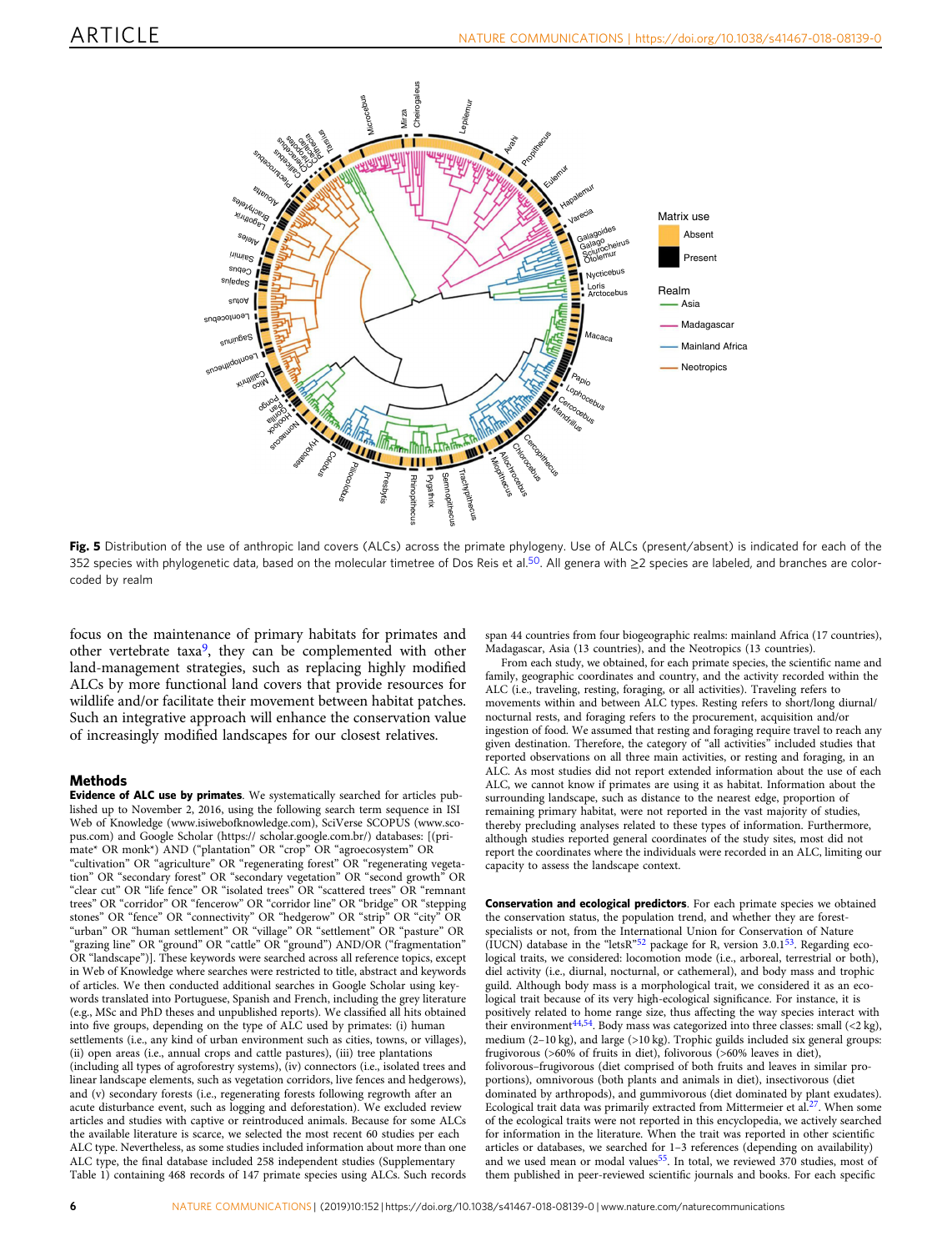<span id="page-6-0"></span>datum we included the corresponding reference. The database was carefully checked for possible errors. When a specific datum was considered nonreliable (e.g., very extreme or contradictory values and values obtained with questionable methodology) we did not include it in the database. To assess relationships between primate characteristics and ALC use, we used goodness of fit chi-square tests. We selected this analysis because it is particularly recommended to compare observed vs. expected frequencies. In particular, we compared the number of species with each trait between those species that were observed using ALCs and the expected values based on all of the world's primates. We excluded from analyses species for which there was no available information.

Phylogenetic signal. To quantify phylogenetic signal in ALCs use, we used published phylogenetic relationships and divergence times from a molecular timetree built using 79 gene segments for 372 species (367 primates and 5 outgroup species) and 8 fossil-calibrated nodes<sup>[50](#page-7-0), [51](#page-7-0)</sup>. Specifically, we used the timetree built considering autocorrelated rates of molecular evolution (identified by Bayesian model selection as fitting the data better than a model with independent rates), and a conservative interpretation of both the age and the placement of key fossils with the living primate radiation. Of the 367 species included in this phylogeny, we retained 352 after standardizing synonyms and dropping infraspecific taxa.

To explore how phylogeny might capture species differences in ALCs use, we calculated the  $D$  statistic<sup>[56](#page-7-0)</sup>. D measures phylogenetic signal strength in binary traits. Values of D are scaled to set points of 0.0 (trait values phylogenetically conserved as expected under a Brownian Motion threshold model) and 1.0 (trait values distributed randomly across the phylogeny). For significance testing, the observed distribution of trait values at the tips of the tree was compared to both randomly shuffled values and the expected values from a Brownian Motion threshold model. For all tests of phylogenetic signal, we used the phylo.d function in the R package "caper"[57](#page-7-0). We used 9999 permutations to estimate the probability of the observed value of D under null models of both no phylogenetic structure and Brownian motion.

To investigate the nonrandom but weak result we found for the Order as a whole, we tested whether certain clades were driving relatively large changes in our estimates of phylogenetic signal. We adapted the framework provided in the "sensiPhy"<sup>[59](#page-7-0)</sup> package to perform sensitivity analyses and tested how excluding families (with ten or more species) from the analyses would influence the estimates of phylogenetic signal. When the removal of a clade leads to a large change in the estimate of D, it can be considered to be influential. To correct for clade size, we used randomization tests to determine if the change in parameter estimates is significantly different from a null distribution created by randomly removing the same number of species as the focal clade (Supplementary Table 2, Supplementary Fig. 2).

Reporting summary. Further information on experimental design is available in the Nature Research Reporting Summary linked to this article.

#### Data availability

All data generated or analyzed during this study are included in this published article or its Supplementary Information Files.

Received: 5 July 2018 Accepted: 16 December 2018 Published online: 11 January 2019

#### References

- 1. Ellis, E. C. et al. Used planet: a global history. Proc. Natl Acad. Sci. USA 110, 7978–7985 (2013).
- 2. Newbold, T. et al. Global effects of land use on local terrestrial biodiversity. Nature 520, 45 (2015).
- 3. Gardner, T. A. et al. Prospects for tropical forest biodiversity in a humanmodified world. Ecol. Lett. 12, 561–582 (2009).
- 4. Watling, J. L. et al. Meta-analysis reveals the importance of matrix composition for animals in fragmented habitat. Glob. Ecol. Biogeogr. 20, 209–217 (2011).
- 5. Corlett, R. T. The Anthropocene concept in ecology and conservation. Trends Ecol. Evol. 30, 36–41 (2015).
- 6. Prevedello, J. A. & Vieira, M. V. Does the type of matrix matter? A quantitative review of the evidence. Biodivers. Conserv. 19, 1205–1223 (2010).
- 7. MacArthur, R. H. & Wilson, E. O. The Theory of Island Biogeography. (Princeton University Press, 1967).
- 8. Haila, Y. A conceptual genealogy of fragmentation research: from island biogeography to landscape ecology. Ecol. Appl. 12, 321–334 (2002).
- 9. Ferreira, A. S., Peres, C. A., Bogoni, J. A. & Cassano, C. R. Use of agroecosystem matrix habitats by mammalian carnivores (Carnivora): a global‐scale analysis. Mammal. Rev. 48, 312–327 (2018).
- Gascon, C. et al. Matrix habitat and species richness in tropical forest remnants. Biol. Conserv. 91, 223–229 (1999).
- Boesing, A. L., Nichols, E. & Metzger, J. P. Biodiversity extinction thresholds are modulated by matrix type. Ecography 41, 1520–1533 (2018).
- 12. Fahrig, L. Effect of habitat fragmentation on the extinction threshold: a synthesis. Ecol. Appl. 12, 346–353 (2002).
- 13. Fahrig, L. How much habitat is enough? Biol. Conserv. 100, 65–74 (2001).
- 14. Martin, L. J., Blossey, B. & Ellis, E. Mapping where ecologists work: biases in the global distribution of terrestrial ecological observations. Front. Ecol. Environ. 10, 195–201 (2012).
- 15. Franklin, J. F. & Lindenmayer, D. B. Importance of matrix habitats in maintaining biological diversity. Proc. Natl Acad. Sci. USA 106, 349–350 (2009).
- 16. Mendenhall, C. D., Karp, D. S., Meyer, C. F. J., Hadly, E. A. & Daily, G. C. Predicting biodiversity change and averting collapse in agricultural landscapes. Nature 509, 213–217 (2014).
- 17. Bennett, A. F., Radford, J. Q. & Haslem, A. Properties of land mosaics: implications for nature conservation in agricultural environments. Biol. Conserv. 133, 250–264 (2006).
- 18. Fahrig, L. et al. Functional landscape heterogeneity and animal biodiversity in agricultural landscapes. Ecol. Lett. 14, 101–112 (2011).
- 19. Daily, G. C. in Nature and Human Society: the Quest for a Sustainable World (ed. P. H. Raven) 104–113 (National Research Council, National Academy Press, 1997).
- 20. Dunning, J. B., Danielson, B. J. & Pulliam, H. R. Ecological processes that affect populations in complex landscapes. Oikos 65, 169–175 (1992).
- 21. Tscharntke, T. et al. Landscape moderation of biodiversity patterns and processes—eight hypotheses. Biol. Rev. 87, 661–685 (2012).
- 22. Green, R. E., Cornell, S. J., Scharlemann, J. P. & Balmford, A. Farming and the fate of wild nature. Science 307, 550–555 (2005).
- 23. Law, E. A. & Wilson, K. A. Providing context for the land-sharing and landsparing debate. Conserv. Lett. 8, 404–413 (2015).
- 24. Perfecto, I. & Vandermeer, J. Biodiversity conservation in tropical agroecosystems: a new conservation paradigm. Ann. N. Y. Acad. Sci. 1134, 173–200 (2008).
- 25. Marsh, L. K. & Chapman, C. A. Primates in Fragments: Complexity and Resilience. (Springer Science & Business Media, 2013).
- 26. Estrada, A. et al. Impending extinction crisis of the world's primates: why primates matter. Sci. Adv. 3, e1600946 (2017).
- 27. Mittermeier, R. A., Rylands, A. B., Hoyo, J. D. & Anandam, M. Handbook of the Mammals of the World—Volume 3. Handbook of the Mammals of the World (Lynx Edicions, 2013).
- 28. Arroyo-Rodríguez, V., Galán-Acedo, C. & Fahrig, L. in The international encyclopedia of primatology (ed. Fuentes, A.) 1–10 (Wiley-Blackwell, 2017).
- 29. Almeida-Rocha, J. M., Peres, C. A. & Oliveira, L. C. Primate responses to anthropogenic habitat disturbance: a pantropical meta-analysis. Biol. Conserv. 215, 30–38 (2017).
- 30. Arroyo-Rodríguez, V. et al. in Primates in Fragments. Developments in Primatology: Progress and Prospects (eds. Marsh, L. K. & Chapman, C. A.) 13–28 (Springer, 2013).
- 31. Anderson, J., Rowcliffe, J. M. & Cowlishaw, G. Does the matrix matter? A forest primate in a complex agricultural landscape. Biol. Conserv. 135, 212–222 (2007).
- 32. Asensio, N., Arroyo-Rodríguez, V., Dunn, J. C. & Cristóbal-Azkarate, J. Conservation value of landscape supplementation for howler monkeys living in forest patches. Biotropica 41, 768–773 (2009).
- 33. Estrada, A., Raboy, B. E. & Oliveira, L. C. Agroecosystems and primate conservation in the tropics: a review. Am. J. Primatol. 74, 696–711 (2012).
- 34. Baker, L. R., Tanimola, A. A. & Olubode, O. S. Sacred populations of Cercopithecus sclateri: analysis of apparent population increases from census counts. Am. J. Primatol. 76, 303–312 (2014).
- 35. Fargey, P. J. Boabeng–Fiema Monkey Sanctuary—an example of traditional conservation in Ghana. Oryx 26, 151–156 (1992).
- 36. Arroyo-Rodríguez, V. et al. Spider monkeys in human-modified landscapes: the importance of the matrix. Trop. Conserv. Sci. 10, 1-13 (2017).
- 37. Pozo-Montuy, G. & Serio-Silva, J. C. Movement and resource use by a group of Alouatta pigra in a forest fragment in Balancán, México. Primates 48, 102–107 (2007).
- 38. Lees, A. C. & Peres, C. A. Conservation value of remnant riparian forest corridors of varying quality for Amazonian birds and mammals. Conserv. Biol. 22, 439–449 (2008).
- 39. IUCN. International Union for Conservation of Nature, IUCN Red List of threatened species. Version 2017 3–4. (2017). Available at: [www.iucnredlist.](http://www.iucnredlist.org) [org](http://www.iucnredlist.org). Accessed 15 March 2018.